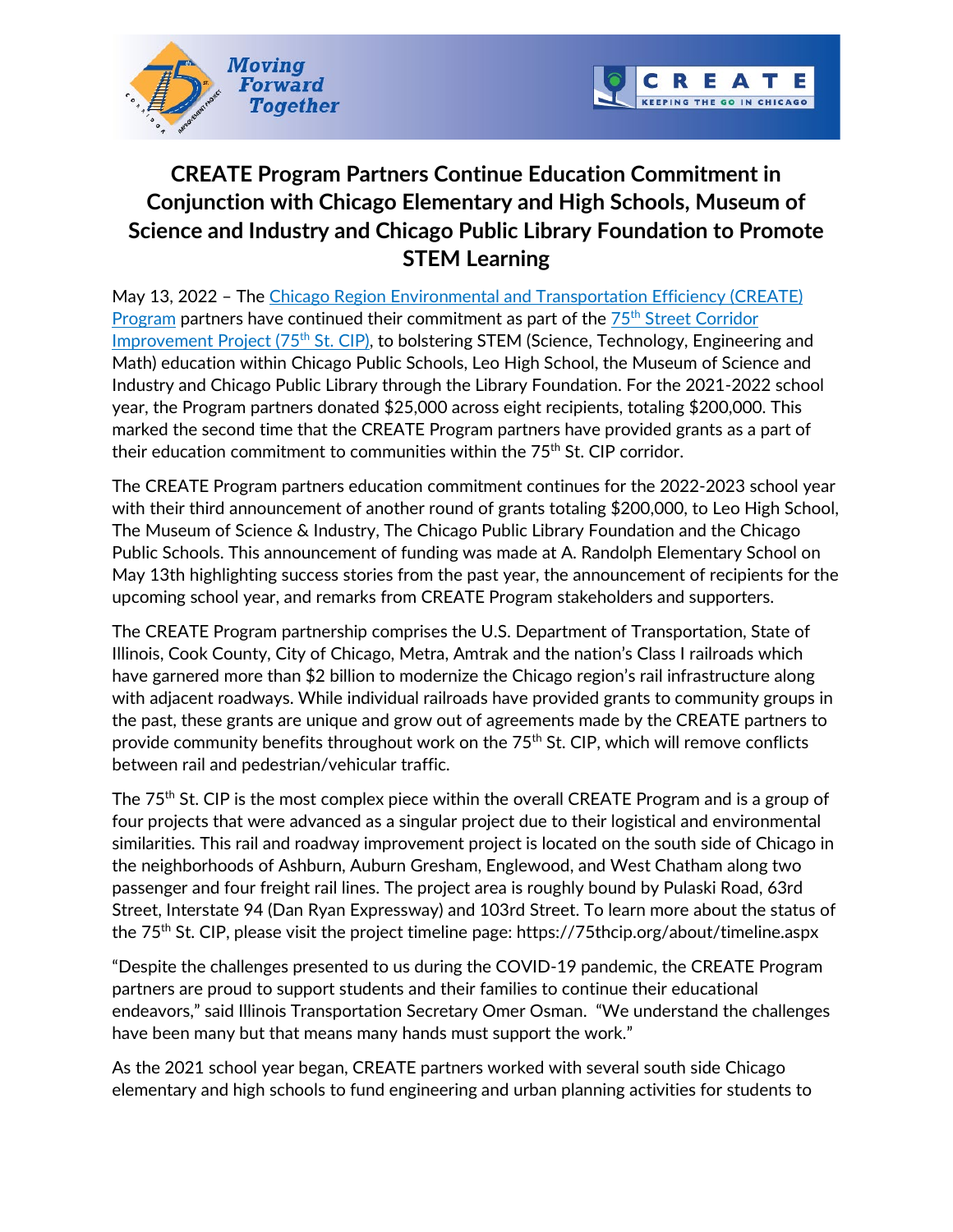engage with the transportation and infrastructure industries. Partnering with Children First Fund: the Chicago Public Schools Foundation, CREATE is providing CPS schools with resources and learning activities related to elements of the 75th St. CIP. Partner investments in the 2022 – 23 school year will continue STEM programming, allow for the creation of STEM clubs, learning partnerships and develop or enhance school makerspaces. Program partners from the Illinois Department of Transportation (IDOT), the Chicago Department of Transportation (CDOT), the Cook County Department of Transportation and Highways (DoTH) and the Program's railroads will continue to visit classrooms to demonstrate building structure, street design and railroad crossing design.

"We appreciate the CREATE program's vision and support to help our students see how STEM lessons are part of our everyday lives and community projects," said CPS CEO Pedro Martinez. "We know that once classroom lessons are brought to life, our students' natural curiosity will take over to further their learning in STEM and in making their community even stronger."

At Randolph Elementary, one of the CPS schools benefiting from the program, teacher Lynette Millner is developing the school's first STEM club with some of the resources from these grants. She is designing a new program that aligns to students' needs and interests, incorporating best practices from a STEM "menu" of similar projects at other schools.

"Through this continued partnership between the CREATE Program and Randolph Elementary, we are providing our CPS students access to resources that will provoke curiosity in the sciences," stated Dr. Tinaya York, Principal of A. Randolph Elementary School. "We are determined for our students to carry this curiosity throughout their educational experience and professional careers."

"Investments from our CREATE partners have assisted with upgrading STEM technology in our classrooms which positively impacts the Leo High School family as well as the Auburn Gresham community at large," said Principal Shaka Rawls of Leo High School. "We continue to build infrastructure that will teach our students about subjects, such as robotics, and host students from neighboring schools to engage them in the science and math fields."

With contributions to the Chicago Public Library Foundation provided by the CREATE Program, the Library offered robust online and hands-on programming developed around the 2021 Summer Learning Challenge theme of "Start With Art!". Community members were able to visit neighborhood branches to collect a free activity book and grab-and-go kits filled with puzzles, design challenges and STEAM activities. In addition to the CREATE partners' contribution, the Norfolk Southern Foundation donated \$30,000 to help fund the 2021 Summer Learning Challenge as well as the ongoing ScienceConnections initiative. ScienceConnections encourages students in kindergarten through  $8<sup>th</sup>$  grade to explore their interest in STEM through hands-on and virtual activities they can do on their own or with the guidance of a librarian.

"Generous support from the CREATE Program and Norfolk Southern Foundation helped to spark an interest in informal STEM learning for thousands of Chicago kids and their families this year through our beloved Summer Learning Challenge and ScienceConnections programs," said Brenda Langstraat, President & CEO of the Chicago Public Library Foundation.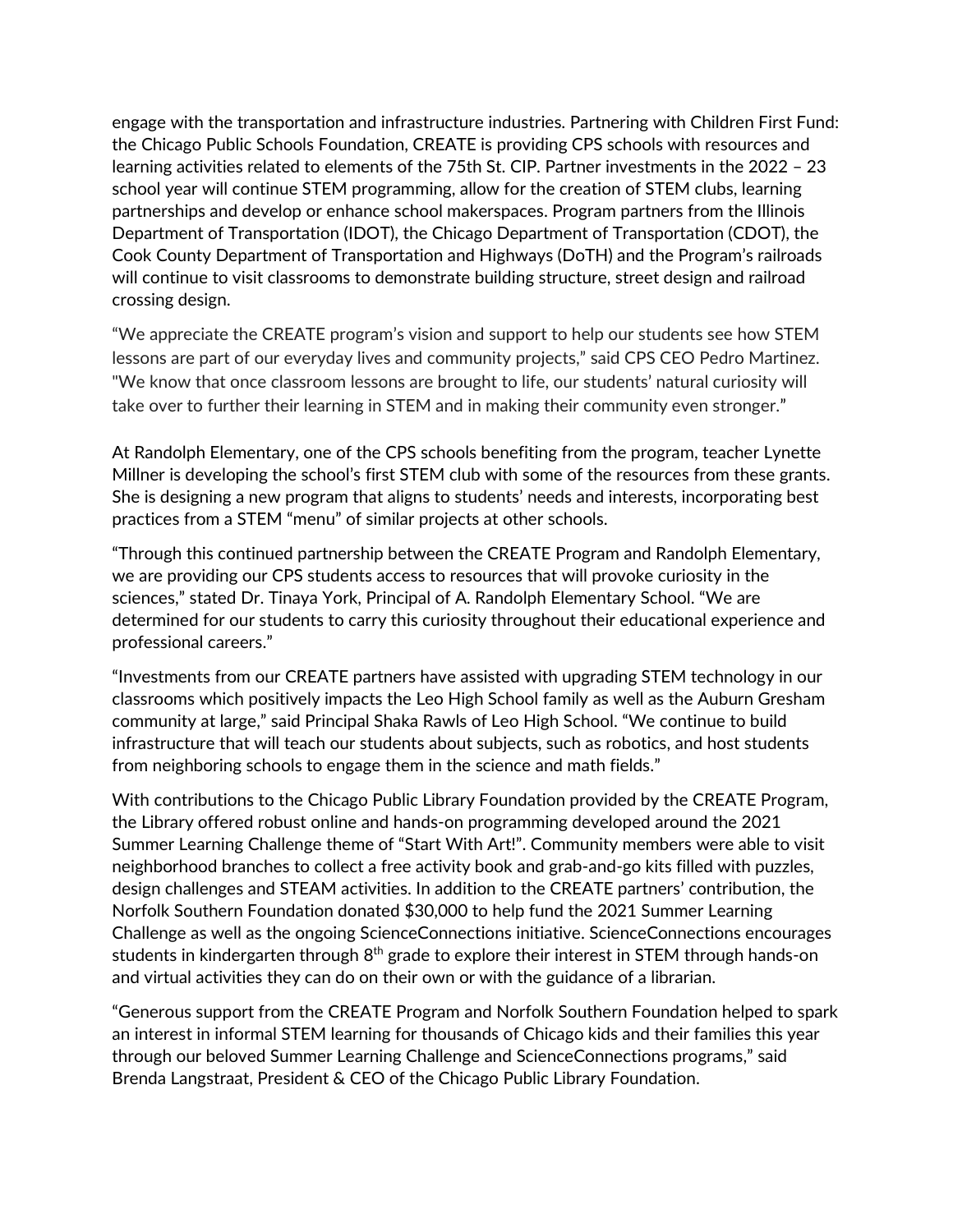"Norfolk Southern is proud to partner with the Chicago Public Library Foundation and we are grateful for this opportunity to go beyond our tracks to provide a positive impact in the communities in which we live and work," said LaSandra Boykin, Director of Corporate Giving for Norfolk Southern Foundation. "Education & Innovation is one of our corporate giving pillars and the Chicago Public Library Foundation continues to do an excellent job at supporting 'above and beyond' programs that assist our next generation with understanding the value in learning science and math."

With support from the CREATE Program, the Museum of Science and Industry was able to amplify their Summer Brain Games initiative which provides free and fun at-home science activities that can be easily done with everyday household items. The Summer Brain Games kit encourages young people to discover their neighborhood and explore STEM in the city, a theme that is closely related to the CREATE partner's efforts to engage local students with the  $75<sup>th</sup>$  St. CIP. Take-home activity kits were made available at several Chicago Public Library locations near the  $75<sup>th</sup>$  St. CIP during the 2021 summer.

"Summer Brain Games is a really important program because it delivers science activities into the hands of students during the summer," said Rex Babiera, ITW Director of Professional Learning of the Museum of Science and Industry, Chicago. "We know how important it is to have kids interested in, excited and motivated about science when they're not in school. It's that interest that drives their learning, keeps them curious and teaches them that science is something that everyone can do."

The CREATE partners are committed to supporting programs in the neighborhoods around the project area to encourage students' interest in transportation, engineering and technical fields throughout the design and construction of the  $75<sup>th</sup>$  St. CIP, which is anticipated to last through 2024.

## ###

*The CREATE Program is a first-of-its-kind public-private partnership to improve the rail and roadway transportation network within the Chicago region through the completion of 70 interrelated infrastructure projects. The CREATE Program is a partnership that includes the U.S. Department of Transportation, State of Illinois, Cook County, City of Chicago, Metra, Amtrak, the Association of American Railroads along with freight railroads BNSF, Belt Railway of Chicago, Canadian Pacific, Canadian National, CSX, Indiana Harbor Belt, Norfolk Southern and Union Pacific. The Program is designed to eliminate freight rail and motor vehicle bottlenecks, boost the economy of northeastern Illinois and improve the overall safety and environment of the region.* 

*To date, 31 projects have been completed out of the 70 that are a part of the CREATE Program. These projects have already improved rail and commuter transit times by an estimated 35% despite the increase in rail and roadway traffic since the Program began.*

*Follow CREATE on [Facebook](https://www.facebook.com/CREATEProgramChicago/) and [Twitter](https://twitter.com/CREATE_Chicago) and [sign-up for our mailing lists](https://visitor.r20.constantcontact.com/manage/optin?v=001D5z3cl58IfCgLzUR5QqTAahfHf7UpTsJ7YZgNd9CnUwg9Ejln6hSKfB2zuulyq2Hxu2P6CPJv_yEST--kG05HUkKyyM1Ozt2Q7ITqCLUILo%3D) to ensure you know when the latest, project updates, event information and procurement notices are available.* 

## **Media contact:**

Michael Weinberger, R.M. Chin mweinberger@rmchin.com